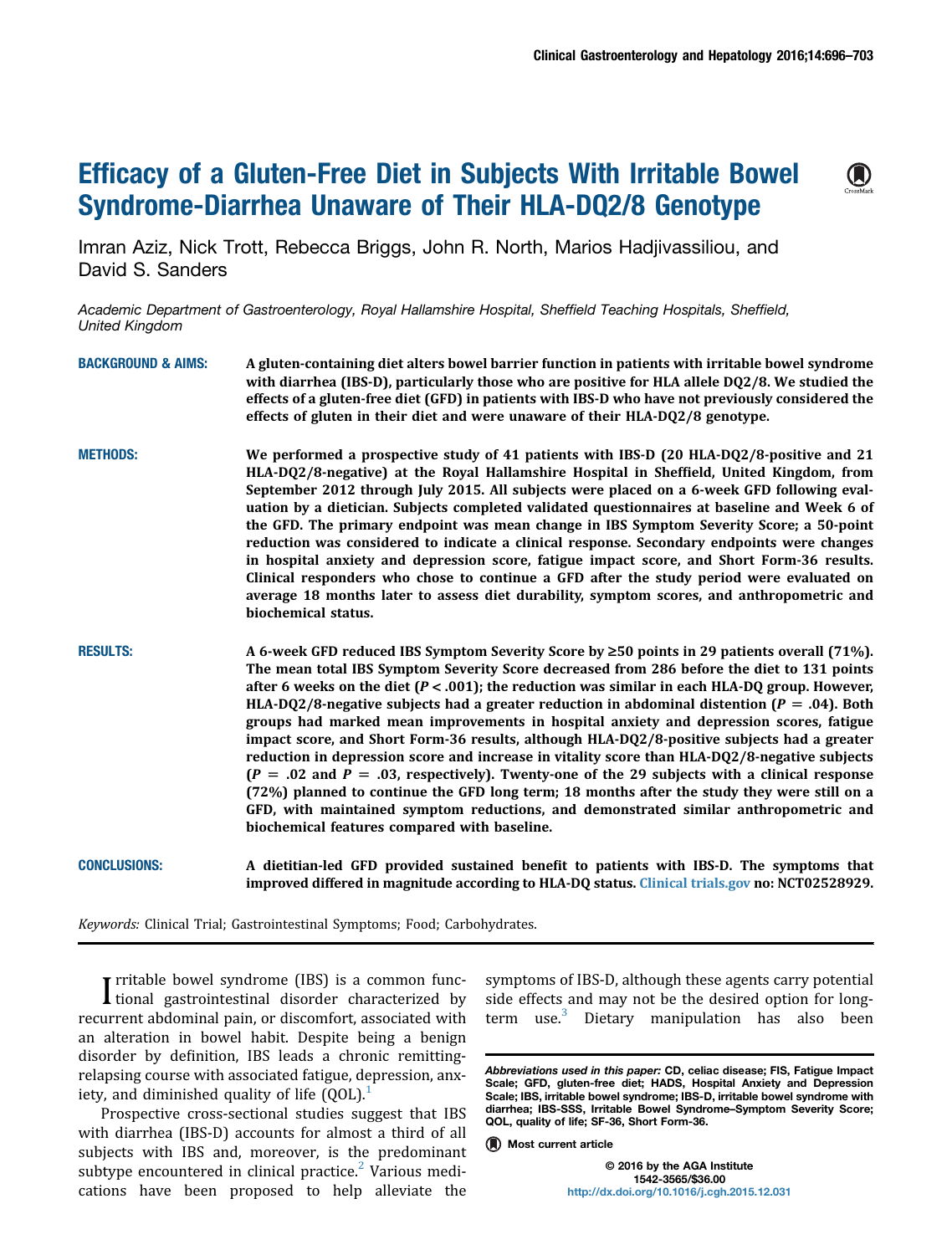suggested, particularly because up to 84% of patients with IBS believe that food items trigger their gastrointestinal symptoms. $4.5$  Of these, gluten-based products are commonly cited as an offending culprit by roughly 1 in 4 patients.<sup>5</sup> Indeed, there is growing evidence to show that individuals are placing themselves on a gluten-free diet (GFD) of their own volition even in the absence of celiac disease  $(CD)$ <sup>[6](#page-7-0)</sup>. This clinical entity has been termed nonceliac gluten sensitivity following double-blind placebo controlled studies demonstrating gluten to induce symptoms of IBS, fatigue, and depression.<sup>[6](#page-7-0)</sup> However, nonceliac gluten sensitivity is not without its controversies because coexisting nongluten components, such as FODMAPS (fermentable oligosaccharides, disaccharides, monosaccharides, and polyols), can also induce IBS symptoms through mechanisms of gaseous production and osmotic diarrhea.<sup>[7,8](#page-7-0)</sup> Nevertheless, amid this cloud of uncertainty, there remains a paucity of data on whether a GFD can be empirically recommended to patients with IBS-D previously naive to the effects of gluten-based products.

With this in regard, it has recently been demonstrated that patients with IBS-D who are HLA-DQ2/8-positive have accelerated small bowel transit times and altered bowel-barrier function on exposure to a glutencontaining diet compared with those who are HLA- $DQ2/8$ -negative.<sup>[9,10](#page-7-0)</sup> Indeed, previous groups have attempted to evaluate the clinical benefits of a GFD in IBS-D, yielding promising results in the HLA-DQ2/8 positive cohort, but have been limited by patient selection; many of those recruited with IBS-D had potential CD as evidenced by positive celiac-specific antibodies and raised duodenal intraepithelial lymphocytes on histology. $11$ 

Therefore, to address these uncertainties we aimed to evaluate the clinical response to a GFD in a rigorously defined cohort of patients with IBS-D blinded to their HLA-DQ status. We also assessed whether maintaining a GFD was safe, sustainable, and beneficial.

# Materials and Methods

# Participants and Setting

This prospective study was carried out at the Royal Hallamshire Hospital, Sheffield, United Kingdom. The hospital provides secondary-care services to a local population of 500,000 people. Following ethical approval the study was conducted from September 2012 through July 2015. All authors had access to the study data and reviewed and approved the final manuscript.

The inclusion criteria were consecutive British adults attending a gastroenterology out-patient clinic department who fulfilled the Rome III criteria for IBS-D. We excluded CD as per negative serum endomysial/tissue transglutaminase antibodies and normal duodenal biopsies. Additional exclusion criteria were as follows: individuals referred with self-reported gluten sensitivity; patients already on a GFD; and individuals with conditions known to mimic IBS-D, such as idiopathic bile acid diarrhea, pancreatic insufficiency, microscopic colitis, and inflammatory bowel disease. $12-15$  $12-15$  $12-15$ 

# Study Protocol

Eligible patients were given verbal and written information at the time of their first gastrointestinal follow-up clinic consultation. They were told they have a diagnosis of IBS-D (with no evidence of CD) and that the study aimed to evaluate the clinical benefits of a GFD. Willing participants were subsequently referred to 1 of 2 senior dietitians who provided uniform information on how to undertake a GFD.

The subjects were given validated questionnaires to self-complete at Week 0 (the day before commencing a GFD), and then during the GFD period. Information concerning the questionnaires can be found in the [Supplementary Materials](#page-8-0) but they include IBS-Symptom Severity Score (IBS-SSS), Hospital Anxiety and Depression Scale (HADS), Fatigue Impact Scale (FIS), and Shortform 36 (SF-36) QOL. A 6-week GFD duration was chosen because at the time of commencing this study the clinical entity of nonceliac gluten sensitivity was in its infancy and so we used the example of CD to gauge our estimate. It has previously been shown that in CD most patients (77%) resolve their clinical symptoms within a month after commencing a GFD.<sup>[16](#page-7-0)</sup> However, a small percentage linger on for longer and it was believed that 6 weeks was an adequate time to capture most responding patients while maintaining compliance within the study. After 6 weeks all patients were followed up by the dietitians where they returned questionnaires and adherence to the GFD was assessed using a simple, rapid, reliable, and validated tool.<sup>[17](#page-7-0)</sup> The final score of the adherence tool is made up of 5 levels (0–4), which from a clinical perspective can be grouped into 3 levels. Patients scoring 0 or 1 do not follow a strict GFD. Patients scoring 2 follow a GFD but with errors necessitating correction. Finally, patients scoring 3 or 4 follow a strict  $GFD<sup>17</sup>$  $GFD<sup>17</sup>$  $GFD<sup>17</sup>$ 

Following these assessments patients in whom IBS symptoms had improved were asked whether they planned to continue with a GFD for the foreseeable future (yes/no answer). In those who answered "yes" a further reconsultation was initiated on average 18 months later to assess sustainability of the diet, symptom scores, and anthropometric/biochemical status.

# Blinding of HLA-DQ2/8 Genotype

The HLA-DQ2/8 typing was performed during the initial investigation period using the polymerase chain reaction and sequence-specific primers. Patients were grouped as HLA-DQ2/8-positive or HLA-DQ2/ 8-negative. Only the gastroenterologists were aware of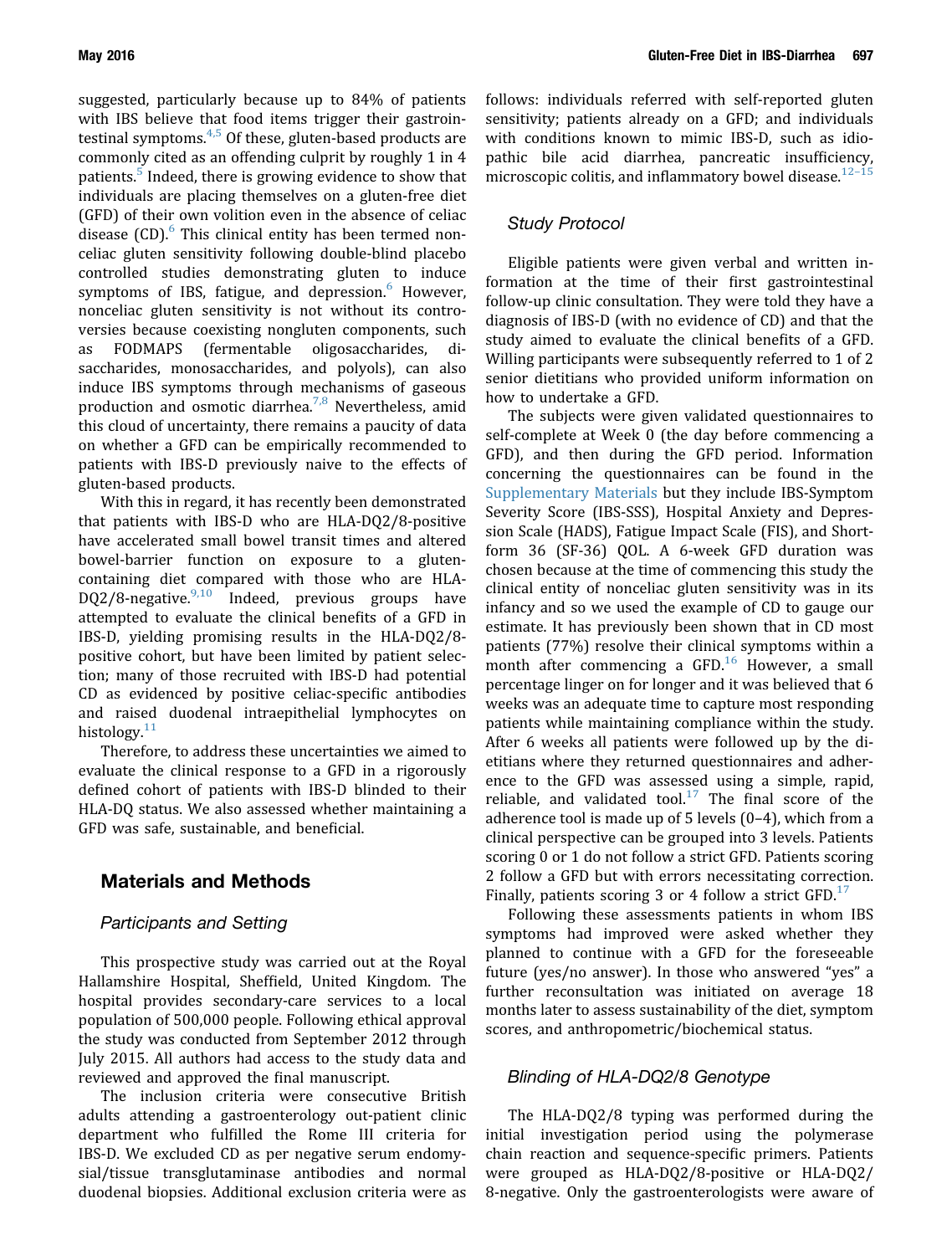the HLA-DQ2/8 status for the purpose of patient recruitment. Importantly, dietitians and patients were unaware that HLA-DQ2/8 status was being used as the comparative factor.

#### Sample Size Calculation and Statistical Analysis

The sample size calculation was based on the primary endpoint, which was to detect differences between HLA groups with regard to mean change in IBS-SSS after a 6 week GFD. In a previous study from Sheffield, United Kingdom, the mean IBS-SSS was roughly 270 with a standard deviation of  $60.<sup>18</sup>$  $60.<sup>18</sup>$  $60.<sup>18</sup>$  Based on this information a sample size was calculated using computer software PS Power. To detect a clinically relevant change of 50 points on IBS-SSS, with a power of 80% at the 5% level of statistical significance, we estimated 24 participants in each arm. The secondary endpoints were to assess changes in specific IBS symptoms, HADS, FIS, and SF-36 QOL between the HLA-DQ2/8-positive and -negative groups. Other secondary endpoints were whether IBS-SSS clinical responders planned to continue with a GFD and if so whether this was sustainable and its effect on clinical status. Statistical analysis was carried out using SPSS version 21.0 software (SPSS Inc, Chicago, IL), with significance set at a P value of  $<$  0.5. Further statistical details are provided in the [Supplementary Materials](#page-8-0).

### Results

#### Recruitment

After approaching 78 subjects with IBS-D (35 HLA-DQ2/8-positive and 43 HLA-DQ2/8-negative) eligible for the study the required sample size of 48 patients (24 HLA-DQ2/8-positive and 24 HLA-DQ2/8-negative) was reached (Figure 1). The main data presented are that of the per-protocol analysis in which 41 patients (20 HLA-DQ2/8-positive and 21 HLA-DQ2/8-negative) completed the 6-week GFD period and showed a mean GFD adherence score of 3.

#### Per-Protocol Analysis

Baseline Characteristics. The demographic data for the 41 patients with IBS-D show no differences between the HLA-DQ2/8-positive and -negative groups [\(Table 1](#page-3-0)). In terms of baseline symptom questionnaire scores, the mean total IBS-SSS was 286.2, which records as being moderate in severity. This was similar between the HLA-DQ groups. Furthermore, there was no difference in the IBS-SSS subscales other than in pain frequency, which recorded to be higher in the HLA-DQ2/8-positive compared with HLA-DQ2/8-negative group ( $P = .04$ ).

The HADS, FIS, and SF-36 QOL scores were also similar between the HLA-DQ groups. However, HLA-DQ2/8-positive subjects recorded worse physical fatigue



Figure 1. Flow chart of subject progression for a 6-week GFD.

(0.02), total fatigue ( $P = .05$ ), and vitality ( $P = .05$ ), with a trend toward worse cognitive fatigue and lower SF-36 mental component score  $(P = .06)$  ([Table 1](#page-3-0)).

Response to a 6-Week Gluten-Free Diet. Following a 6-week GFD a reduction of IBS-SSS by  $\geq$ 50 points, indicating clinical benefit, was seen in 71% ( $n = 29$  of 41) of subjects. This was regardless of mild, moderate, or severe IBS with a favorable response seen in 66.7% ( $n = 4$ ) of 6), 70.6% (n = 12 of 17), and 72.2% (n = 13 of 18), respectively. Furthermore, there was no difference between HLA-DQ groups, with  $70\%$  (n = 14 of 20) of the HLA-DQ2/8-positive and 71.4% ( $n = 15$  of 21) of the HLA-DQ2/8-negative group responding  $(P = NS)$ .

[Figure 2](#page-3-0) shows the changes with regard to absolute values. The mean total IBS-SSS dropped from 286.2 at baseline to 131.5 by Week 6 (mean change, -155 points; 95% confidence interval, -213.3 to -96.2 points;  $P <$ .001). Indeed, a significant symptom reduction was seen as early as Week 2 (mean change, -83 points;  $P < .001$ ) and continued to drop between each interval at Week 4  $(P = .03)$  and Week 6  $(P = .03)$ . The greatest improvements were observed in those who at baseline had severe IBS scores (mean change, -204.5 points), compared with moderate (mean change, -123.8 points) and mild IBS (mean change, -66.3 points)  $(P = .04)$ .

When comparing the response in absolute values according to HLA-DQ subtype, both HLA-DQ2/8-positive and -negative subjects showed a significant reduction in the IBS-SSS ( $P < .001$ ). However, there was no detectable difference between the 2 groups with the mean change in the HLA-DQ2/8-positive group being -153 points (95% confidence interval, -237.6 to -67.7 points) and in the HLA-DQ2/8-negative group being -156.7 points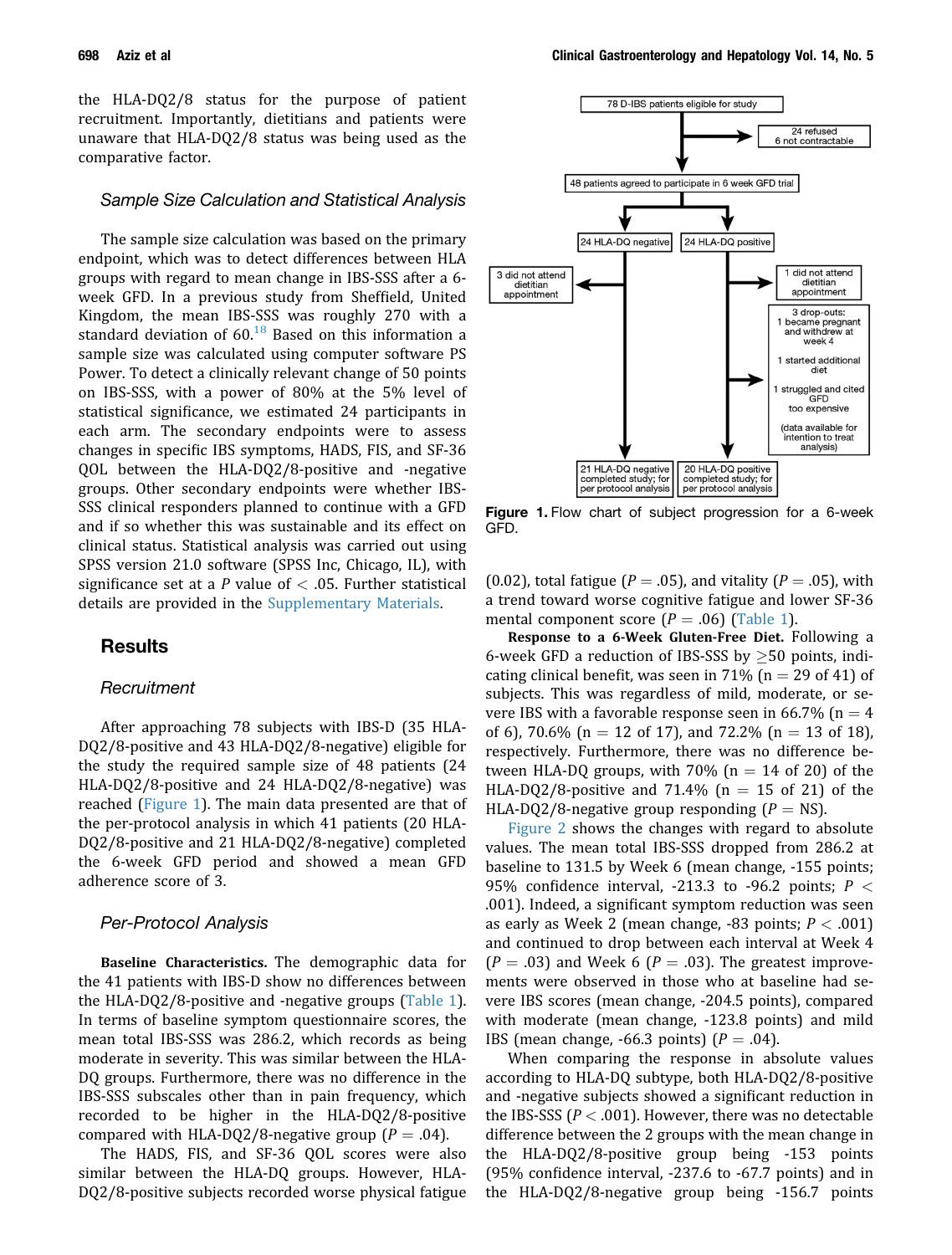#### <span id="page-3-0"></span>**Table 1.** Baseline Characteristics (Mean Scores  $\pm$  SD)

|                       | Overall<br>$(n = 41)$ | HLA-DQ2/8 positive<br>$(n = 20)$ | HLA-DQ2/8 negative<br>$(n = 21)$ | P value (between<br>HLA-DQ groups) |
|-----------------------|-----------------------|----------------------------------|----------------------------------|------------------------------------|
| Demographics          |                       |                                  |                                  |                                    |
| Age                   | $40.4 \pm 14.9$       | $40.9 \pm 16.1$                  | $40.0 \pm 14.1$                  | <b>NS</b>                          |
| Females, n (%)        | 31 (76)               | 15(75)                           | 16 (76)                          | <b>NS</b>                          |
| White, $n$ $(\%)$     | 39 (95)               | 20 (100)                         | 19 (90.5)                        | <b>NS</b>                          |
| Employed, n (%)       | 30 (73.2)             | 13 (65)                          | 17(81)                           | <b>NS</b>                          |
| <b>IBS-SSS</b>        |                       |                                  |                                  |                                    |
| Abdominal pain        | $44 \pm 24$           | $47.5 \pm 20.9$                  | $40.6 \pm 26.3$                  | <b>NS</b>                          |
| Pain frequency        | $59.3 \pm 31.5$       | $70 \pm 30.6$                    | 49.0 $\pm$ 29.5                  | .04                                |
| Abdominal distention  | $47.9 \pm 26.6$       | $43.4 \pm 27.8$                  | $52.2 \pm 25.3$                  | <b>NS</b>                          |
| Stool dissatisfaction | $70.9 \pm 23.2$       | $71.6 \pm 26.2$                  | $70.3 \pm 20.6$                  | <b>NS</b>                          |
| Life interference     | $60.4 \pm 22.5$       | 63.7 $\pm$ 17.7                  | $57.2 \pm 26.3$                  | <b>NS</b>                          |
| IBS-SSS total         | $286.2 \pm 97.7$      | $299.5 \pm 95.6$                 | $273.6 \pm 100.2$                | <b>NS</b>                          |
| Mild IBS, $n$ $(\%)$  | 6(14.6)               | 3(15)                            | 3(14.2)                          | <b>NS</b>                          |
| Mode rate IBS, n (%)  | 17 (41.5)             | 8(40)                            | 9(42.9)                          | <b>NS</b>                          |
| Severe IBS, n (%)     | 18 (43.9)             | 9(45)                            | 9(42.9)                          | <b>NS</b>                          |
| <b>HADS</b>           |                       |                                  |                                  |                                    |
| Anxiety               | $9.9 \pm 4.8$         | $10.5 \pm 4.4$                   | $9.4 \pm 9.1$                    | <b>NS</b>                          |
| Depression            | $7.0 \pm 4.4$         | $7.9 \pm 3.8$                    | $6.2 \pm 5.0$                    | <b>NS</b>                          |
| <b>HADS</b> total     | $16.9 \pm 8.4$        | $18.3 \pm 7.2$                   | $15.6 \pm 9.3$                   | <b>NS</b>                          |
| <b>FIS</b>            |                       |                                  |                                  |                                    |
| Cognitive             | $19.2 \pm 13.8$       | $22.6 \pm 12.5$                  | $16 \pm 14.6$                    | .06                                |
| Social                | $15.6 \pm 14.9$       | $18 \pm 12.9$                    | $13.4 \pm 16.6$                  | <b>NS</b>                          |
| Physical              | $18.5 \pm 15.4$       | $23.4 \pm 14.1$                  | $13.7 \pm 15.5$                  | .02                                |
| FIS total             | $53.3 \pm 42.1$       | $64 \pm 40$                      | 43.1 $\pm$ 44.2                  | .05                                |
| SF-36 QOL             |                       |                                  |                                  |                                    |
| Physical function     | $76 \pm 25.4$         | $71.5 \pm 25.5$                  | $80.5 \pm 25.1$                  | <b>NS</b>                          |
| Role physical         | $50.6 \pm 41$         | $42.5 \pm 39.8$                  | $58.8 \pm 41.6$                  | <b>NS</b>                          |
| Bodily pain           | $50 \pm 25.5$         | $50.1 \pm 26.4$                  | $50 \pm 25.3$                    | <b>NS</b>                          |
| General health        | $50.4 \pm 17.9$       | $46.9 \pm 18.2$                  | $53.9 \pm 17.9$                  | <b>NS</b>                          |
| Vitality              | $39.5 \pm 23.4$       | $32.3 \pm 19.4$                  | $46.8 \pm 25.4$                  | .05                                |
| Social function       | 62.1 $\pm$ 27.4       | 62.1 $\pm$ 22                    | $62 \pm 32.6$                    | <b>NS</b>                          |
| Role emotional        | 52.5 $\pm$ 42         | 41.7 $\pm$ 40.3                  | $63.3 \pm 41.8$                  | .09                                |
| Mental health         | $53.3 \pm 20.7$       | $50.9 \pm 17.9$                  | $55.6 \pm 23.4$                  | <b>NS</b>                          |
| SF-36 PCS             | 56.4 $\pm$ 20.4       | $52.8 \pm 20$                    | $60 \pm 20.8$                    | <b>NS</b>                          |
| SF-36 MCS             | $50.7 \pm 23$         | $44.7 \pm 15.1$                  | $56.7 \pm 27.9$                  | .06                                |

MCS, mental component score; NS, not significant; PCS, physical component score; SD, standard deviation.



Figure 2. Change in IBS-SSS during a 6-week GFD, all subjects. ANOVA, analysis of variance.

(95% confidence interval, -248.6 to -91.2 points) ([Figure 3\)](#page-4-0). In terms of the subscales representative of the IBS-SSS there was a significant mean reduction in abdominal pain, pain frequency, stool dissatisfaction, and life interferences in both HLA-DQ groups but no differences between the groups ([Figure 3\)](#page-4-0). However, HLA-DQ2/8-negative subjects showed a greater reduction in abdominal distention compared with HLA-DQ2/8 positive subjects  $(P = .04)$ .

There was a significant overall improvement in HADS, FIS, and SF-36 QOL following a GFD, which was seen in both HLA-DQ groups [\(Table 2](#page-5-0)). However, the HLA-DQ2/ 8-positive group experienced a greater improvement in depression ( $P = .02$ ), total HADS ( $P = .05$ ), vitality ( $P =$ .03), role emotional ( $P = .06$ ), physical fatigue ( $P = .07$ ), and total fatigue ( $P = .09$ ) compared with the HLA-DQ2/ 8-negative group.

Aftercare. At the end of the 6-week GFD period 72% (21 of 29) of IBS-SSS clinical responders planned to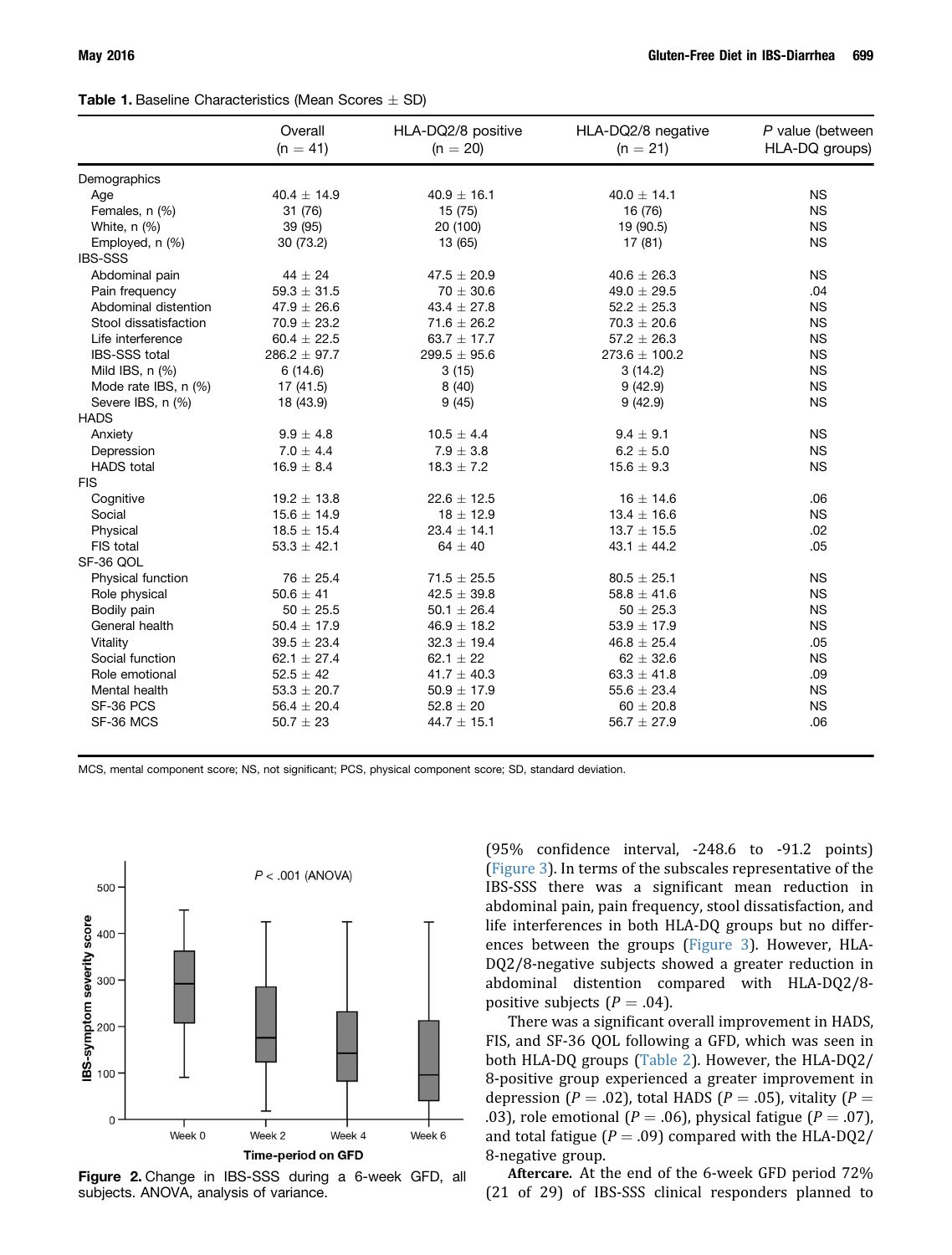<span id="page-4-0"></span>



continue with a GFD for the foreseeable future; 11 were HLA-DQ2/8-positive and 10 HLA-DQ2/8-negative ( $P =$ NS). These 21 patients were reconsulted on average 18 months later (range, 7–26 months) and were still maintaining a GFD with mean adherence score of 3, had ongoing symptom score improvement, and had no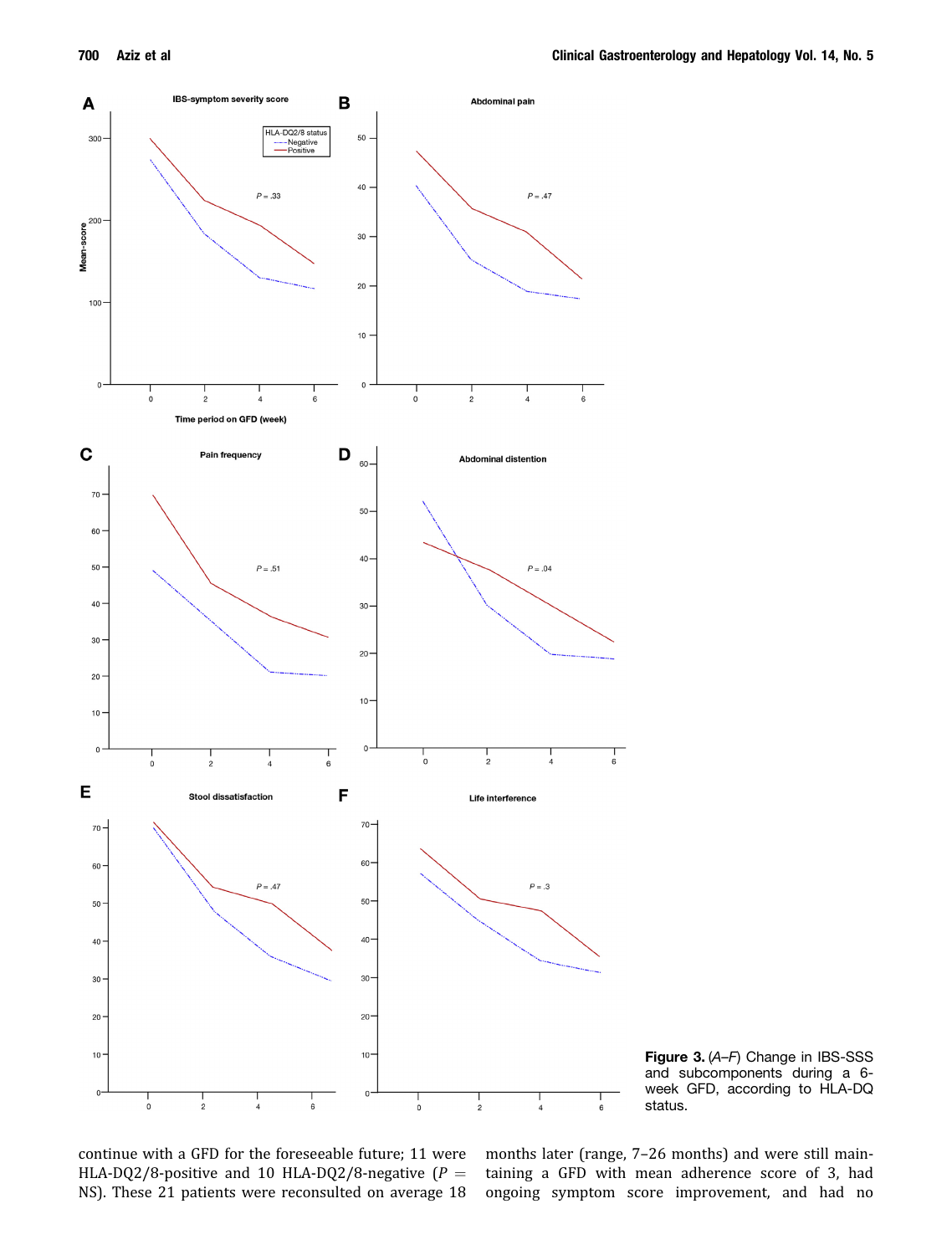|                   | Overall $(n = 41)$           | HLA-DQ2/8 positive<br>$(n = 20)$ | HLA-DQ2/8 negative<br>$(n = 21)$ | P value (between<br>HLA-DQ groups) |
|-------------------|------------------------------|----------------------------------|----------------------------------|------------------------------------|
| <b>HADS</b>       |                              |                                  |                                  |                                    |
| Anxiety           | $-1.85$ ( $-0.8$ to $-2.9$ ) | $-2.5$ ( $-0.6$ to $-4.4$ )      | $-1.2$ ( $-0.2$ to $-2.3$ )      | <b>NS</b>                          |
| Depression        | $-2.1$ $(-1.0$ to $-3.2)$    | $-3.4$ ( $-1.6$ to $-5.2$ )      | $-0.86 (+0.4 to -2.1)$           | .02                                |
| Total             | $-4.0$ ( $-2.1$ to $-5.8$ )  | $-5.9$ ( $-2.6$ to $-9.2$ )      | $-2.1$ $(-0.3$ to $-3.9)$        | .05                                |
| FIS.              |                              |                                  |                                  |                                    |
| Cognitive         | $-7.1$ (-3.7 to $-10.5$ )    | $-10.3$ ( $-4.1$ to $-16.4$ )    | $-4.0$ ( $-0.8$ to $-7.3$ )      | <b>NS</b>                          |
| Social            | $-5.95$ ( $-2.6$ to $-9.3$ ) | $-8.1$ ( $-2.3$ to $-13.9$ )     | $-3.9$ ( $-0.2$ to $-7.7$ )      | <b>NS</b>                          |
| Physical          | $-7.1$ ( $-3.1$ to $-10.6$ ) | $-10.9$ ( $-4.3$ to $-17.4$ )    | $-3.5$ ( $-0.8$ to $-6.2$ )      | .07                                |
| Total             | $-20.1$ ( $-10.3$ to $-30$ ) | $-29.2$ ( $-11$ to $-47.4$ )     | $-11.4$ ( $-3.0$ to $-19.9$ )    | .09                                |
| SF-36 QOL Score   |                              |                                  |                                  |                                    |
| Physical function | $+7.5$ (+2.1 to $+12.9$ )    | $+12.0$ (+1.5 to +22.5)          | $+3.0$ (+0.1 to +5.9)            | <b>NS</b>                          |
| Role physical     | $+32.9$ (+19.9 to +45.9)     | $+41.0 (+23 to +59)$             | $+24.7 (+5.0 to +44.5)$          | <b>NS</b>                          |
| Bodily pain       | $+19.1$ (+11.3 to +26.9)     | $+16.9$ (+4.8 to +29)            | $+21.4$ (+10.4 to +32.4)         | <b>NS</b>                          |
| General health    | $+7.7$ (+2.1 to $+13.2$ )    | $+8.35$ (-1.5 to $+18.2$ )       | $+7.0$ (+0.95 to +13.0)          | <b>NS</b>                          |
| Vitality          | $+14.0 (+6.9 to +21.1)$      | $+20.7$ (+9.1 to $+32.3$ )       | $+7.25 (+0.91 to +15.4)$         | .03                                |
| Social function   | $+13.0 (+3.8 to +22.2)$      | $+14.3$ (-1.6 to $+30.1$ )       | $+11.8 (+0.7 to +22.9)$          | <b>NS</b>                          |
| Role emotional    | $+16.7 (+3.5 to +29.9)$      | $+25.1 (+3.0 to +47.1)$          | $+8.3$ (-7.6 to $+24.3$ )        | .06                                |
| Mental health     | $+9.95 (+3.4 to +16.5)$      | $+13.0 (+2.3 to +23.7)$          | $+6.9$ (-1.4 to $+15.2$ )        | <b>NS</b>                          |
| SF-36 PCS         | $+14.4$ (+7.7 to +21.1)      | $+14.9$ (+4.2 to +25.8)          | $+14.0 (+4.8 to +23.2)$          | <b>NS</b>                          |
| SF-36 MCS         | $+14.4$ (+7.2 to +21.5)      | $+20.3 (+8.0 to +32.5)$          | $+8.5 (+0.7 to +16.2)$           | <b>NS</b>                          |

<span id="page-5-0"></span>

CI, confidence interval; MCS, mental component score; NS, not significant; PCS, physical component score.

alterations in body mass index or biochemical status relative to baseline (Table 3). All reported that inadvertent gluten exposure triggered IBS symptoms.

#### Intention-to-Treat Analysis

A total of 44 patients (23 HLA-DQ2/8-positive and 21 HLA-DQ2/8-negative) were available for the intentionto-treat analysis. A GFD led to an overall and within-group

Table 3. Comparison of Body Mass Index, Blood Parameters, and Symptom Scores at Mean 18 Months Compared With Baseline in Patients Maintaining a GFD ( $n = 21$ )

| Pre-GFD        | On GFD          | P                                                                      |
|----------------|-----------------|------------------------------------------------------------------------|
|                |                 |                                                                        |
| $27.3 + 5.4$   | $26.7 + 5.0$    | ΝS                                                                     |
| 14.2 (100)     | 13.8 (95)       | ΝS                                                                     |
| 77.7 (87.5)    | 83. 3 (90)      | <b>NS</b>                                                              |
| 8.1 (100)      | 8.8(95)         | NS                                                                     |
| 388.6 (100)    | 342.8 (95)      | NS                                                                     |
| 46.7 (100)     | 45.3 (100)      | ΝS                                                                     |
|                |                 |                                                                        |
| $313.5 \pm 97$ | $95.5 + 75$     | < 0.001                                                                |
| $17.8 + 8.6$   | $9.35 + 8$      | $-.001$                                                                |
|                | $20.9 \pm 33.5$ | $-.001$                                                                |
|                | $79.9 \pm 16.9$ | < .001                                                                 |
|                | $76 \pm 21.8$   | < 0.001                                                                |
|                |                 | (mean, 18 mo) value<br>$58.9 + 45.7$<br>$52.3 + 19.5$<br>$47.4 + 23.8$ |

MCS, mental component score; NS, not significant; PCS, physical component score; SD, standard deviation.

improvement in IBS-SSS, FIS, HADS, and SF-36 QOL. However, between-group comparisons revealed that a GFD conferred greater benefit in HLA-DQ2/8-positive subjects with regard to depression  $(P = .04)$ , vitality  $(P = .02)$ , and role emotional  $(P = .05)$  compared with HLA-DQ2/8-negative subjects. In contrast, HLA-DQ2/ 8-negative subjects experienced greater resolution in abdominal distention ( $P = .03$ ).

# **Discussion**

This prospective study demonstrates that 71% of subjects with IBS-D show clinical response to a 6-week GFD, with additional improvements in mood, fatigue, and QOL. These findings occurred irrespective of HLA-DQ status, although HLA-DQ2/8-positive subjects experienced greater improvement in depression and vitality compared with their HLA-DQ2/8-negative counterparts. In contrast, HLA-DQ2/8-negative subjects showed a greater reduction in abdominal distention. Finally, 72% of patients planned to continue with a GFD long-term, and on review mean 18 months later were still maintaining the diet, reported ongoing symptom remission, and did not show any detrimental effects toward body mass index or hematinic status.

The strengths of this study include the methodology used. We recruited a rigorously defined cohort of subjects with IBS-D who had no evidence of organic pathologies. In particular, we ensured exclusion of CD to prevent any ambiguity when interpreting the findings. This contrasts to previous studies that on attempting to evaluate the clinical effects of a GFD in IBS-D have been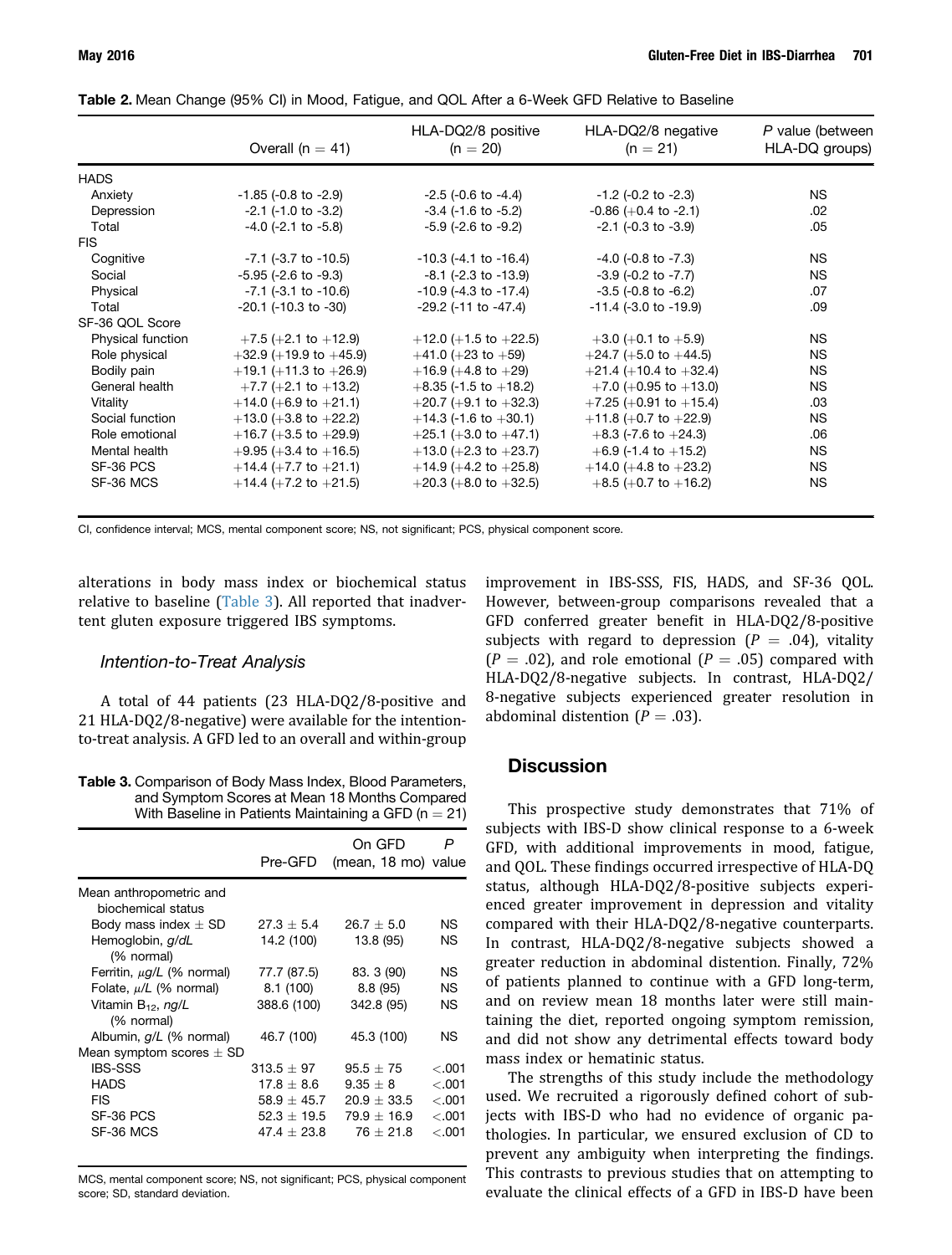limited by including those with potential CD, as evidenced by the presence of celiac-related antibodies and/ or raised duodenal intraepithelial lymphocytes.<sup>[11](#page-7-0)</sup> We also ensured that patients and dietitians were blinded to the fact that HLA-DQ2/8 status was being used as the comparative factor. Finally, this was a real-life pragmatic study where the onus was left on the patients to take a GFD following a single dietetic clinic appointment, as opposed to being in a heavily controlled research environment where all meals are provided. Furthermore, we were able to demonstrate safety and durability of the diet with ongoing symptom remission. Hence, we believe that our findings can be generalized to patients with IBS-D in clinical practice.

The limitations of this study include the placeboeffect of undertaking a dietary trial. However, systematic meta-analysis of randomized controlled trials in IBS have demonstrated a pooled placebo response rate of 37.5%, with lower responses seen in those who fulfil the Rome criteria on study entry and that used 8 weeks or more of therapy. $19$  Indeed, a placebo effect of 33% was found in a recent trial performed on subjects with IBS within Sheffield. $18$  This suggests that in our study the 71% response rate to a GFD at 6 weeks is unlikely placebo particularly because well-being was maintained at mean 18 months despite having had no interim office visits. Moreover, other investigators have recently shown a similar response rate with 80 of 102 patients with IBS improving following a 6-week GFD, with subsequent double-blinded exposure to gluten-containing powder leading to significant symptom deterioration in 74.3% compared with 16.2% of those receiving gluten-free powder.<sup>[20](#page-7-0)</sup>

These findings therefore support the use of a GFD in IBS-D. However, we do not know how a GFD directly fares in comparison with other dietary therapies proposed to alleviate the symptoms of IBS-D. For example, the low-FODMAP diet has been shown to effectively reduce gastrointestinal symptoms in 50%–70% of patients with  $IBS<sub>1</sub><sup>7</sup>$  $IBS<sub>1</sub><sup>7</sup>$  $IBS<sub>1</sub><sup>7</sup>$  although most recent data from a 4-week multicenter study suggest that simple dietary interventions (eg, regular meal patterns; avoidance of large meals; and reduced intake of fat, insoluble fibers, caffeine, and gasproducing oligosaccharide-containing foods, such as beans, cabbage, and onions) are equally as effective as a low-FODMAP diet. $21$  Further randomized comparative dietary trials are needed to address not only the impact of diet on IBS symptoms but also to assess extraintestinal symptoms, social QOL, day-to-day practicality, sustainability, and safety. Indeed, restriction of oligosaccharide (fructan) content has been shown to alter the composition of beneficial colonic microbiota. $22-25$  $22-25$  $22-25$  With regard to the low-FODMAP diet reductions in the proportions of Bifidobacteria, butyrate-producing clostidrial groups and mucus-associated bacterium Akkermansia muciniphila have been noted in patients with IBS and healthy control subjects.<sup>[22,23](#page-7-0)</sup> A GFD has been shown to reduce *Bifido*bacteria and *Lactobacilli* in healthy subjects.<sup>24,25</sup> The implications of altered microbiome on long-term colonic health are unknown and require elucidation.

Nevertheless, dietary therapies are now on the menu for treating IBS-D,<sup>[4](#page-7-0)</sup> and we speculate that the pathophysiological mechanism by which a GFD improves symptoms may differ according to HLA-DQ status. It has previously been shown that subjects with IBS-D have increased small bowel intestinal permeability compared with control subjects, $^{26}$  $^{26}$  $^{26}$  and that duodenal instillation of dietary food antigens (commonly to wheat) leads to an immediate and transient increase in duodenal intraepithelial lymphocyte density, formation of epithelial leaks/gaps, and widening of intervillous spaces as seen by confocal laser endomicroscopy.<sup>[27](#page-7-0)</sup> Elsewhere, it has been shown that HLA-DQ2/8-positive subjects with IBS-D have faster small bowel transit, with exposure to a gluten-containing diet reducing tight-junction proteins and increasing intestinal permeability, compared with HLA-DQ2/8-negative subjects.  $9,10$  Furthermore, experimental models in HLA-DQ8 gluten-sensitized mice have provided a mechanistic explanation for symptom induction by demonstrating gliadin to induce immune activation in the absence of intestinal atrophy, paralleled with increased acetylcholine release from the myenteric plexus resulting in enhanced muscle contractility and epithelial hypersecretion, with the abnormalities reversed following gluten withdrawal.<sup>[28](#page-7-0)</sup>

It therefore remains to be explored whether in our study the effect of a GFD seen in HLA-DQ2/8-positive subjects can be attributed to the specific removal of gluten protein per se, thereby "switching-off" an HLA-DQ2/8-driven immune-mediated process and restoring gut health. This could account for the improvement in IBS-D symptoms but also explain the marked benefit experienced from a generalized and mental well-being perspective in the HLA-DQ2/8-positive group; in that, gluten-related or equivalent protein-peptides (exorphins) are no longer present or able to cross the intestinal epithelium into the systemic circulation and central nervous system where they may cause symptoms, such as depression.<sup>[29](#page-7-0)</sup> In contrast, for the HLA-DQ2/8-negative IBS-D group the improvement seen with a GFD may not be caused by removal of the gluten protein per se but rather eliminating the oligosaccharide (fructan) component found in wheat, given that there was a rapid reso-lution of intestinal distention.<sup>[8](#page-7-0)</sup> Future studies should ascertain the effects of specifically isolated gluten-based constituents in subjects with IBS-D according to the presence or absence of HLA-DQ2/8 genotype. Attention should also be paid to differences between specific haplotypes, including the influences of heterozygosity and homozygosity.

In conclusion, a dietitian-led GFD should be considered as a therapeutic option for the management of patients with IBS-D who are previously naive to the effects of gluten. The type of symptom improvement may differ in magnitude according to HLA-DQ status and warrants mechanistic exploration.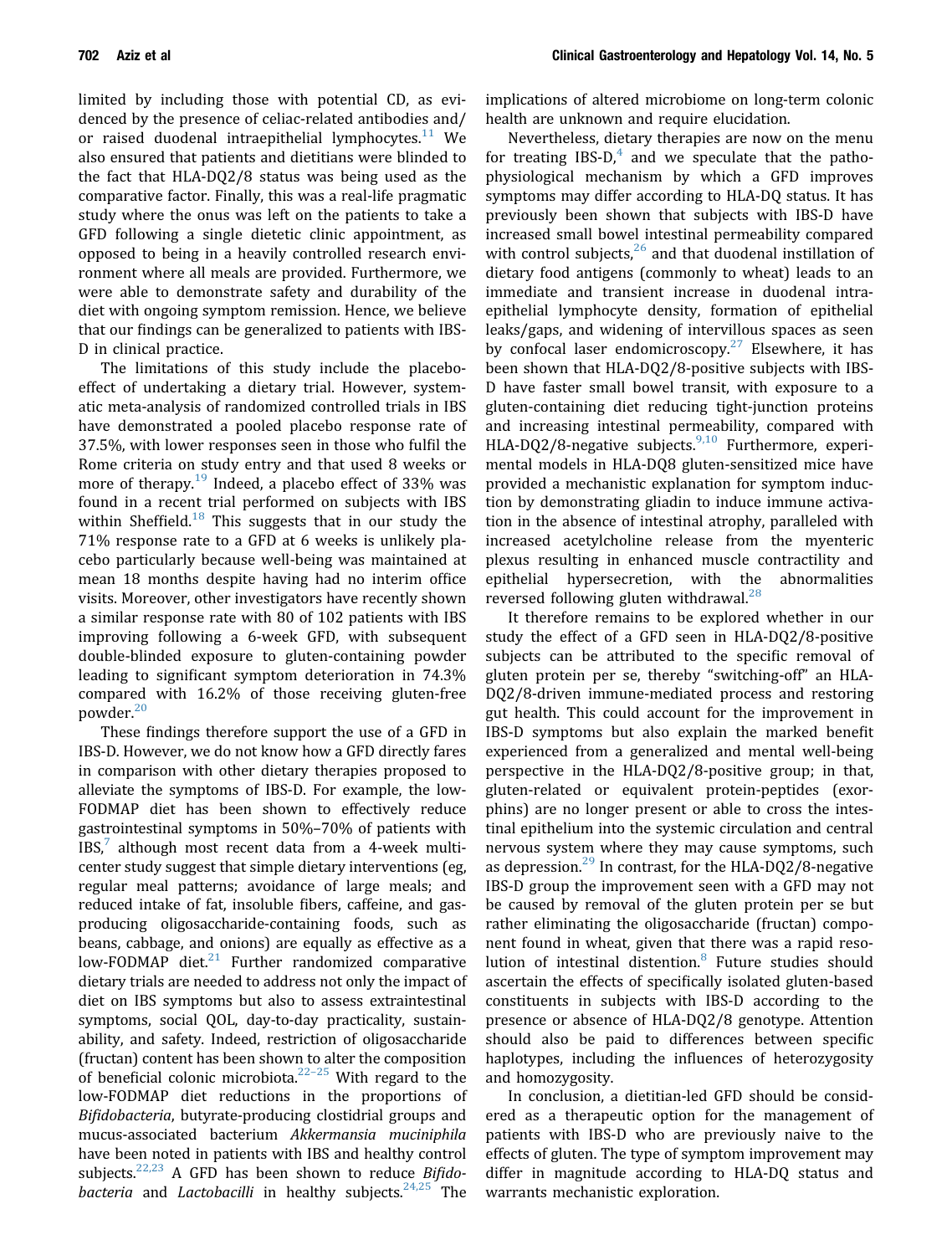### <span id="page-7-0"></span>Supplementary Material

Note: To access the supplementary material accompanying this article, visit the online version of Clinical Gastroenterology and Hepatology at [www.cghjournal.org](http://www.cghjournal.org/), and at [http://dx.doi.org/10.1016/j.cgh.2015.12.031.](http://dx.doi.org/10.1016/j.cgh.2015.12.031)

### **References**

- 1. [Chey WD, Kurlander J, Eswaran S. Irritable bowel syndrome: a](http://refhub.elsevier.com/S1542-3565(15)01715-2/sref1) [clinical review. JAMA 2015;313:949](http://refhub.elsevier.com/S1542-3565(15)01715-2/sref1)–[958](http://refhub.elsevier.com/S1542-3565(15)01715-2/sref1).
- 2. [Lin S, Mooney PD, Kurien M, et al. Prevalence, investigational](http://refhub.elsevier.com/S1542-3565(15)01715-2/sref2) [pathways and diagnostic outcomes in differing irritable bowel](http://refhub.elsevier.com/S1542-3565(15)01715-2/sref2) [syndrome subtypes. Eur J Gastroenterol Hepatol 2014;](http://refhub.elsevier.com/S1542-3565(15)01715-2/sref2) [26:1176](http://refhub.elsevier.com/S1542-3565(15)01715-2/sref2)–[1180.](http://refhub.elsevier.com/S1542-3565(15)01715-2/sref2)
- 3. [Lazaraki G, Chatzimavroudis G, Katsinelos P. Recent advances](http://refhub.elsevier.com/S1542-3565(15)01715-2/sref3) [in pharmacological treatment of irritable bowel syndrome. World](http://refhub.elsevier.com/S1542-3565(15)01715-2/sref3) [J Gastroenterol 2014;20:8867](http://refhub.elsevier.com/S1542-3565(15)01715-2/sref3)–[8885.](http://refhub.elsevier.com/S1542-3565(15)01715-2/sref3)
- 4. [Simrén M. Diet as a therapy for irritable bowel syndrome:](http://refhub.elsevier.com/S1542-3565(15)01715-2/sref4) [progress at last. Gastroenterology 2014;146:10](http://refhub.elsevier.com/S1542-3565(15)01715-2/sref4)–[12](http://refhub.elsevier.com/S1542-3565(15)01715-2/sref4).
- 5. [Böhn L, Störsrud S, Törnblom H, et al. Self-reported food](http://refhub.elsevier.com/S1542-3565(15)01715-2/sref5)[related gastrointestinal symptoms in IBS are common and](http://refhub.elsevier.com/S1542-3565(15)01715-2/sref5) [associated with more severe symptoms and reduced quality of](http://refhub.elsevier.com/S1542-3565(15)01715-2/sref5) [life. Am J Gastroenterol 2013;108:634](http://refhub.elsevier.com/S1542-3565(15)01715-2/sref5)–[641.](http://refhub.elsevier.com/S1542-3565(15)01715-2/sref5)
- 6. [Aziz I, Hadjivassiliou M, Sanders DS. The spectrum of non](http://refhub.elsevier.com/S1542-3565(15)01715-2/sref6)[coeliac gluten sensitivity. Nat Rev Gastroenterol Hepatol 2015;](http://refhub.elsevier.com/S1542-3565(15)01715-2/sref6) [12:516](http://refhub.elsevier.com/S1542-3565(15)01715-2/sref6)–[526](http://refhub.elsevier.com/S1542-3565(15)01715-2/sref6).
- 7. [Halmos EP, Power VA, Shepherd SJ, et al. A diet low in FOD-](http://refhub.elsevier.com/S1542-3565(15)01715-2/sref7)[MAPs reduces symptoms of irritable bowel syndrome. Gastro](http://refhub.elsevier.com/S1542-3565(15)01715-2/sref7)[enterology 2014;146:67](http://refhub.elsevier.com/S1542-3565(15)01715-2/sref7)–[75.e65](http://refhub.elsevier.com/S1542-3565(15)01715-2/sref7).
- 8. [Murray K, Wilkinson-Smith V, Hoad C, et al. Differential effects](http://refhub.elsevier.com/S1542-3565(15)01715-2/sref8) [of FODMAPs \(fermentable oligo-, di-, mono-saccharides and](http://refhub.elsevier.com/S1542-3565(15)01715-2/sref8) [polyols\) on small and large intestinal contents in healthy sub](http://refhub.elsevier.com/S1542-3565(15)01715-2/sref8)[jects shown by MRI. Am J Gastroenterol 2014;109:110](http://refhub.elsevier.com/S1542-3565(15)01715-2/sref8)–[119](http://refhub.elsevier.com/S1542-3565(15)01715-2/sref8).
- 9. [Vazquez-Roque MI, Camilleri M, Carlson P, et al. HLA-DQ ge](http://refhub.elsevier.com/S1542-3565(15)01715-2/sref9)[notype is associated with accelerated small bowel transit in](http://refhub.elsevier.com/S1542-3565(15)01715-2/sref9) [patients with diarrhea-predominant irritable bowel syndrome.](http://refhub.elsevier.com/S1542-3565(15)01715-2/sref9) [Eur J Gastroenterol Hepatol 2011;23:481](http://refhub.elsevier.com/S1542-3565(15)01715-2/sref9)–[487.](http://refhub.elsevier.com/S1542-3565(15)01715-2/sref9)
- 10. [Vazquez-Roque MI, Camilleri M, Smyrk T, et al. A controlled trial](http://refhub.elsevier.com/S1542-3565(15)01715-2/sref10) [of gluten-free diet in patients with irritable bowel syndrome](http://refhub.elsevier.com/S1542-3565(15)01715-2/sref10)[diarrhea: effects on bowel frequency and intestinal function.](http://refhub.elsevier.com/S1542-3565(15)01715-2/sref10) [Gastroenterology 2013;144:903](http://refhub.elsevier.com/S1542-3565(15)01715-2/sref10)–[911.e903](http://refhub.elsevier.com/S1542-3565(15)01715-2/sref10).
- 11. [Wahnschaffe U, Schulzke JD, Zeitz M, et al. Predictors of clinical](http://refhub.elsevier.com/S1542-3565(15)01715-2/sref11) [response to gluten-free diet in patients diagnosed with diarrhea](http://refhub.elsevier.com/S1542-3565(15)01715-2/sref11)[predominant irritable bowel syndrome. Clin Gastroenterol Hep](http://refhub.elsevier.com/S1542-3565(15)01715-2/sref11)[atol 2007;5:844](http://refhub.elsevier.com/S1542-3565(15)01715-2/sref11)–[850; quiz 769](http://refhub.elsevier.com/S1542-3565(15)01715-2/sref11).
- 12. [Ford AC, Chey WD, Talley NJ, et al. Yield of diagnostic tests for](http://refhub.elsevier.com/S1542-3565(15)01715-2/sref12) [celiac disease in individuals with symptoms suggestive of irri](http://refhub.elsevier.com/S1542-3565(15)01715-2/sref12)[table bowel syndrome: systematic review and meta-analysis.](http://refhub.elsevier.com/S1542-3565(15)01715-2/sref12) [Arch Intern Med 2009;169:651](http://refhub.elsevier.com/S1542-3565(15)01715-2/sref12)–[658](http://refhub.elsevier.com/S1542-3565(15)01715-2/sref12).
- 13. [Aziz I, Mumtaz S, Bholah H, et al. High prevalence of idiopathic](http://refhub.elsevier.com/S1542-3565(15)01715-2/sref13) [bile acid diarrhea among patients with diarrhea-predominant](http://refhub.elsevier.com/S1542-3565(15)01715-2/sref13) [irritable bowel syndrome based on Rome III criteria. Clin Gas](http://refhub.elsevier.com/S1542-3565(15)01715-2/sref13)[troenterol Hepatol 2015;13:1650](http://refhub.elsevier.com/S1542-3565(15)01715-2/sref13)–[1655](http://refhub.elsevier.com/S1542-3565(15)01715-2/sref13).
- 14. [Leeds JS, Hopper AD, Sidhu R, et al. Some patients with irritable](http://refhub.elsevier.com/S1542-3565(15)01715-2/sref14) [bowel syndrome may have exocrine pancreatic insuf](http://refhub.elsevier.com/S1542-3565(15)01715-2/sref14)ficiency. [Clin Gastroenterol Hepatol 2010;8:433](http://refhub.elsevier.com/S1542-3565(15)01715-2/sref14)–[438](http://refhub.elsevier.com/S1542-3565(15)01715-2/sref14).
- 15. [Halpin SJ, Ford AC. Prevalence of symptoms meeting criteria for](http://refhub.elsevier.com/S1542-3565(15)01715-2/sref15) irritable bowel syndrome in infl[ammatory bowel disease: sys](http://refhub.elsevier.com/S1542-3565(15)01715-2/sref15)[tematic review and meta-analysis. Am J Gastroenterol 2012;](http://refhub.elsevier.com/S1542-3565(15)01715-2/sref15) [107:1474](http://refhub.elsevier.com/S1542-3565(15)01715-2/sref15)–[1482](http://refhub.elsevier.com/S1542-3565(15)01715-2/sref15).
- 16. [Murray JA, Watson T, Clearman B, et al. Effect of a gluten-free](http://refhub.elsevier.com/S1542-3565(15)01715-2/sref16) [diet on gastrointestinal symptoms in celiac disease. Am J Clin](http://refhub.elsevier.com/S1542-3565(15)01715-2/sref16) [Nutr 2004;79:669](http://refhub.elsevier.com/S1542-3565(15)01715-2/sref16)–[673.](http://refhub.elsevier.com/S1542-3565(15)01715-2/sref16)
- 17. [Biagi F, Bianchi PI, Marchese A, et al. A score that veri](http://refhub.elsevier.com/S1542-3565(15)01715-2/sref17)fies [adherence to a gluten-free diet: a cross-sectional, multicentre](http://refhub.elsevier.com/S1542-3565(15)01715-2/sref17) [validation in real clinical life. Br J Nutr 2012;108:1884](http://refhub.elsevier.com/S1542-3565(15)01715-2/sref17)–[1888.](http://refhub.elsevier.com/S1542-3565(15)01715-2/sref17)
- 18. [Williams EA, Stimpson J, Wang D, et al. Clinical trial: a multi](http://refhub.elsevier.com/S1542-3565(15)01715-2/sref18)[strain probiotic preparation signi](http://refhub.elsevier.com/S1542-3565(15)01715-2/sref18)ficantly reduces symptoms of [irritable bowel syndrome in a double-blind placebo-controlled](http://refhub.elsevier.com/S1542-3565(15)01715-2/sref18) [study. Aliment Pharmacol Ther 2009;29:97](http://refhub.elsevier.com/S1542-3565(15)01715-2/sref18)–[103](http://refhub.elsevier.com/S1542-3565(15)01715-2/sref18).
- 19. [Ford AC, Moayyedi P. Meta-analysis: factors affecting placebo](http://refhub.elsevier.com/S1542-3565(15)01715-2/sref19) [response rate in the irritable bowel syndrome. Aliment Phar](http://refhub.elsevier.com/S1542-3565(15)01715-2/sref19)[macol Ther 2010;32:144](http://refhub.elsevier.com/S1542-3565(15)01715-2/sref19)–[158](http://refhub.elsevier.com/S1542-3565(15)01715-2/sref19).
- 20. [Shahbazkhani B, Sadeghi A, Malekzadeh R, et al. Non-celiac](http://refhub.elsevier.com/S1542-3565(15)01715-2/sref20) [gluten sensitivity has narrowed the spectrum of irritable bowel](http://refhub.elsevier.com/S1542-3565(15)01715-2/sref20) [syndrome: a double-blind randomized placebo-controlled trial.](http://refhub.elsevier.com/S1542-3565(15)01715-2/sref20) [Nutrients 2015;7:4542](http://refhub.elsevier.com/S1542-3565(15)01715-2/sref20)–[4554.](http://refhub.elsevier.com/S1542-3565(15)01715-2/sref20)
- 21. [Böhn L, Störsrud S, Liljebo T, et al. Diet low in FODMAPs reduces](http://refhub.elsevier.com/S1542-3565(15)01715-2/sref21) [symptoms of irritable bowel syndrome as well as traditional dietary](http://refhub.elsevier.com/S1542-3565(15)01715-2/sref21) [advice: a randomized controlled trial. Gastroenterology 2015;](http://refhub.elsevier.com/S1542-3565(15)01715-2/sref21) [149:1399](http://refhub.elsevier.com/S1542-3565(15)01715-2/sref21)–[1407](http://refhub.elsevier.com/S1542-3565(15)01715-2/sref21).
- 22. [Staudacher HM, Lomer MC, Anderson JL, et al. Fermentable](http://refhub.elsevier.com/S1542-3565(15)01715-2/sref22) [carbohydrate restriction reduces luminal bi](http://refhub.elsevier.com/S1542-3565(15)01715-2/sref22)fidobacteria and [gastrointestinal symptoms in patients with irritable bowel syn](http://refhub.elsevier.com/S1542-3565(15)01715-2/sref22)[drome. J Nutr 2012;142:1510](http://refhub.elsevier.com/S1542-3565(15)01715-2/sref22)–[1518.](http://refhub.elsevier.com/S1542-3565(15)01715-2/sref22)
- 23. [Halmos EP, Christophersen CT, Bird AR, et al. Diets that differ in](http://refhub.elsevier.com/S1542-3565(15)01715-2/sref23) [their FODMAP content alter the colonic luminal microenviron](http://refhub.elsevier.com/S1542-3565(15)01715-2/sref23)[ment. Gut 2015;64:93](http://refhub.elsevier.com/S1542-3565(15)01715-2/sref23)–[100.](http://refhub.elsevier.com/S1542-3565(15)01715-2/sref23)
- 24. [De Palma G, Nadal I, Collado MC, et al. Effects of a gluten-free](http://refhub.elsevier.com/S1542-3565(15)01715-2/sref24) [diet on gut microbiota and immune function in healthy adult](http://refhub.elsevier.com/S1542-3565(15)01715-2/sref24) [human subjects. Br J Nutr 2009;102:1154](http://refhub.elsevier.com/S1542-3565(15)01715-2/sref24)–[1160](http://refhub.elsevier.com/S1542-3565(15)01715-2/sref24).
- 25. [Sanz Y. Effects of a gluten-free diet on gut microbiota and im](http://refhub.elsevier.com/S1542-3565(15)01715-2/sref25)[mune function in healthy adult humans. Gut Microbes 2010;](http://refhub.elsevier.com/S1542-3565(15)01715-2/sref25) [1:135](http://refhub.elsevier.com/S1542-3565(15)01715-2/sref25)–[137.](http://refhub.elsevier.com/S1542-3565(15)01715-2/sref25)
- 26. [Mujagic Z, Ludidi S, Keszthelyi D, et al. Small intestinal](http://refhub.elsevier.com/S1542-3565(15)01715-2/sref26) [permeability is increased in diarrhoea predominant IBS, while](http://refhub.elsevier.com/S1542-3565(15)01715-2/sref26) [alterations in gastroduodenal permeability in all IBS subtypes](http://refhub.elsevier.com/S1542-3565(15)01715-2/sref26) [are largely attributable to confounders. Aliment Pharmacol Ther](http://refhub.elsevier.com/S1542-3565(15)01715-2/sref26) [2014;40:288](http://refhub.elsevier.com/S1542-3565(15)01715-2/sref26)–[297.](http://refhub.elsevier.com/S1542-3565(15)01715-2/sref26)
- 27. [Fritscher-Ravens A, Schuppan D, Ellrichmann M, et al. Confocal](http://refhub.elsevier.com/S1542-3565(15)01715-2/sref27) [endomicroscopy shows food-associated changes in the intes](http://refhub.elsevier.com/S1542-3565(15)01715-2/sref27)[tinal mucosa of patients with irritable bowel syndrome.](http://refhub.elsevier.com/S1542-3565(15)01715-2/sref27) [Gastroenterology 2014;147:1012](http://refhub.elsevier.com/S1542-3565(15)01715-2/sref27)–[1020.e1014.](http://refhub.elsevier.com/S1542-3565(15)01715-2/sref27)
- 28. [Verdu EF, Huang X, Natividad J, et al. Gliadin-dependent](http://refhub.elsevier.com/S1542-3565(15)01715-2/sref28) [neuromuscular and epithelial secretory responses in gluten](http://refhub.elsevier.com/S1542-3565(15)01715-2/sref28)[sensitive HLA-DQ8 transgenic mice. Am J Physiol Gastrointest](http://refhub.elsevier.com/S1542-3565(15)01715-2/sref28) [Liver Physiol 2008;294:G217](http://refhub.elsevier.com/S1542-3565(15)01715-2/sref28)–[G225.](http://refhub.elsevier.com/S1542-3565(15)01715-2/sref28)
- 29. [Peters SL, Biesiekierski JR, Yelland GW, et al. Randomised](http://refhub.elsevier.com/S1542-3565(15)01715-2/sref29) [clinical trial: gluten may cause depression in subjects with non](http://refhub.elsevier.com/S1542-3565(15)01715-2/sref29)[coeliac gluten sensitivity: an exploratory randomised clinical](http://refhub.elsevier.com/S1542-3565(15)01715-2/sref29) [study. Aliment Pharmacol Ther 2014;39:1104](http://refhub.elsevier.com/S1542-3565(15)01715-2/sref29)–[1112.](http://refhub.elsevier.com/S1542-3565(15)01715-2/sref29)

#### Reprint requests

Address requests for reprints to: Imran Aziz, MRCP, Department of Gastroenterology, Room P39, Royal Hallamshire Hospital, Sheffield Teaching Hospitals, Sheffield S10 2JF, United Kingdom. e-mail: [imran.aziz@sth.nhs.uk](mailto:imran.aziz@sth.nhs.uk).

#### Conflicts of interest

These authors disclose the following: David S. Sanders has received an educational grant from Dr Schär (a gluten-free food manufacturer) to undertake investigator-conceived and -led research studies on gluten sensitivity. Dr Schär has no access to study data. The remaining authors disclose no conflicts.